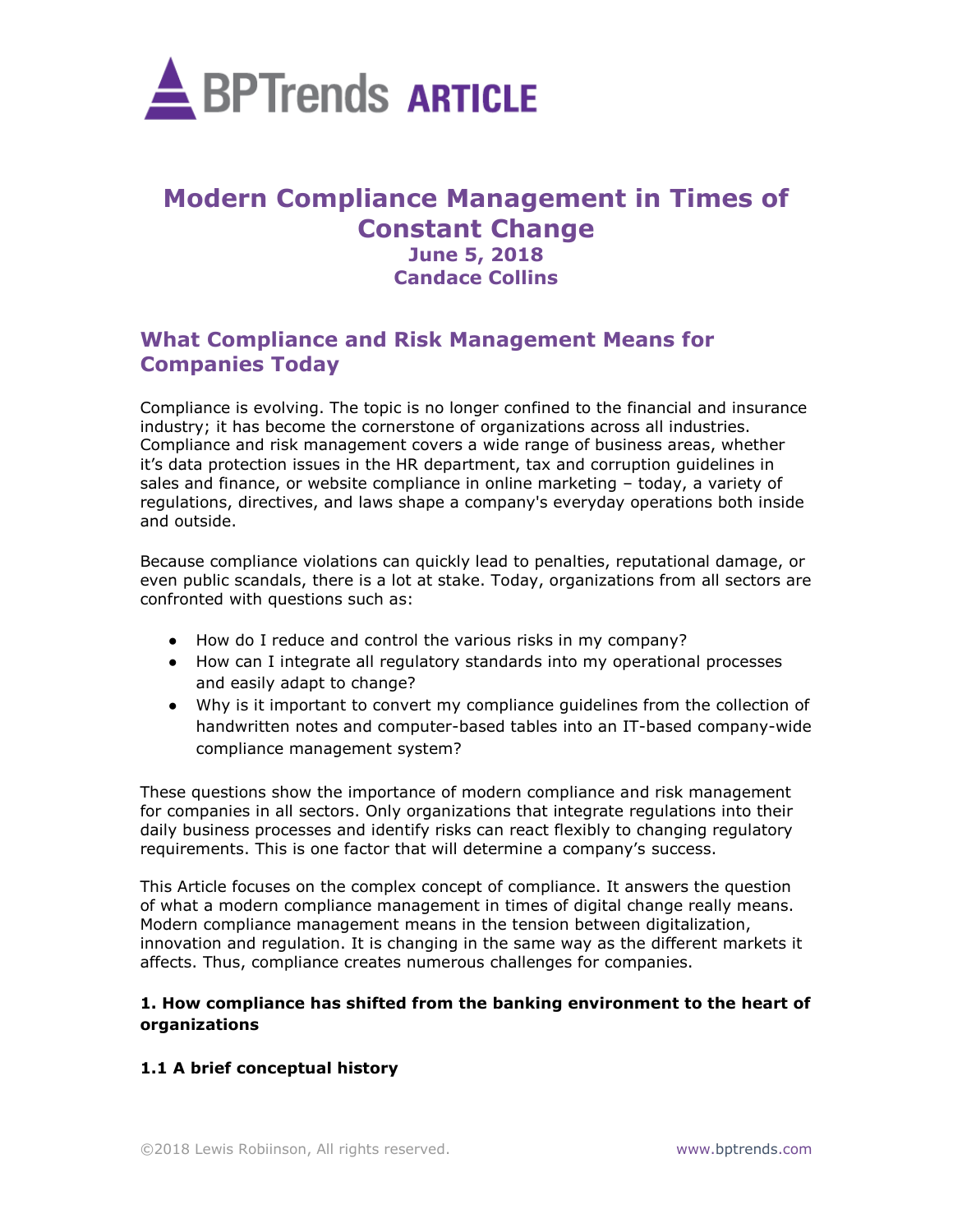There are numerous definitions for compliance that are as diverse as their fields of application. But in general, compliance means conforming to a rule or law. Regulatory compliance is when organizations take actions in order to comply to a law, regulation, and/or policy.

Originally, compliance was founded in the American financial sector. The main focus was on the legal regulation of securities trading: compliance served as a trustbuilding measure between the capital markets and their market participants. It was considered the best way to prevent insider trading by securities trading service providers. Since complying with this regulation exists for all publicly listed companies, compliance has gradually become more and more central to many organizations' daily operations.

#### **1.2 Compliance today - a broad field**

Compliance has shifted from being confined to the banking environment to being at the heart of organizations from all sectors. Today, the term covers all measures designed to prevent business risks. Compliance, therefore, includes all processes and systems that enable an organization to act in accordance with applicable laws, regulations, and standards, while protecting the business model and reputation of the organization. In this sense, compliance management, according to Deloitte, includes encompasses both operational compliance and legal/regulatory compliance risks. $^1$ 

All of these compliance activities have been embedded in the various departments of organizations and include regulations to address fraud, corruption, contract law, product liability, data protection, and IT compliance, among other concerns. Often a company's compliance strategy will include risk management and internal corporate culture guidelines.

Today, compliance managers are faced with the task of establishing, documenting, observing, and communicating all these measures, processes, and steps across departments in their organization. Thus, modern compliance management aims to:

• reduce business risks

- promote due diligence in management
- avoid penalties due to violations
- prevent reputational damage
- prevent fraud and economic crime
- create more transparent business processes
- enhance productivity and competitiveness

A brief look at the conceptual history shows the complexity of compliance. Especially in times of increasing sanctions, it is important to establish compliance-focused behavior at all levels of an organization. This poses numerous challenges for managers and leadership across organizations.

<sup>1</sup> See Deloitte, *Enterprise Compliace Services*, web page: [https://www2.deloitte.com/us/en/pages/risk/solutions/enterprise-ethics-and-compliance](https://www2.deloitte.com/us/en/pages/risk/solutions/enterprise-ethics-and-compliance-services.html)[services.html](https://www2.deloitte.com/us/en/pages/risk/solutions/enterprise-ethics-and-compliance-services.html)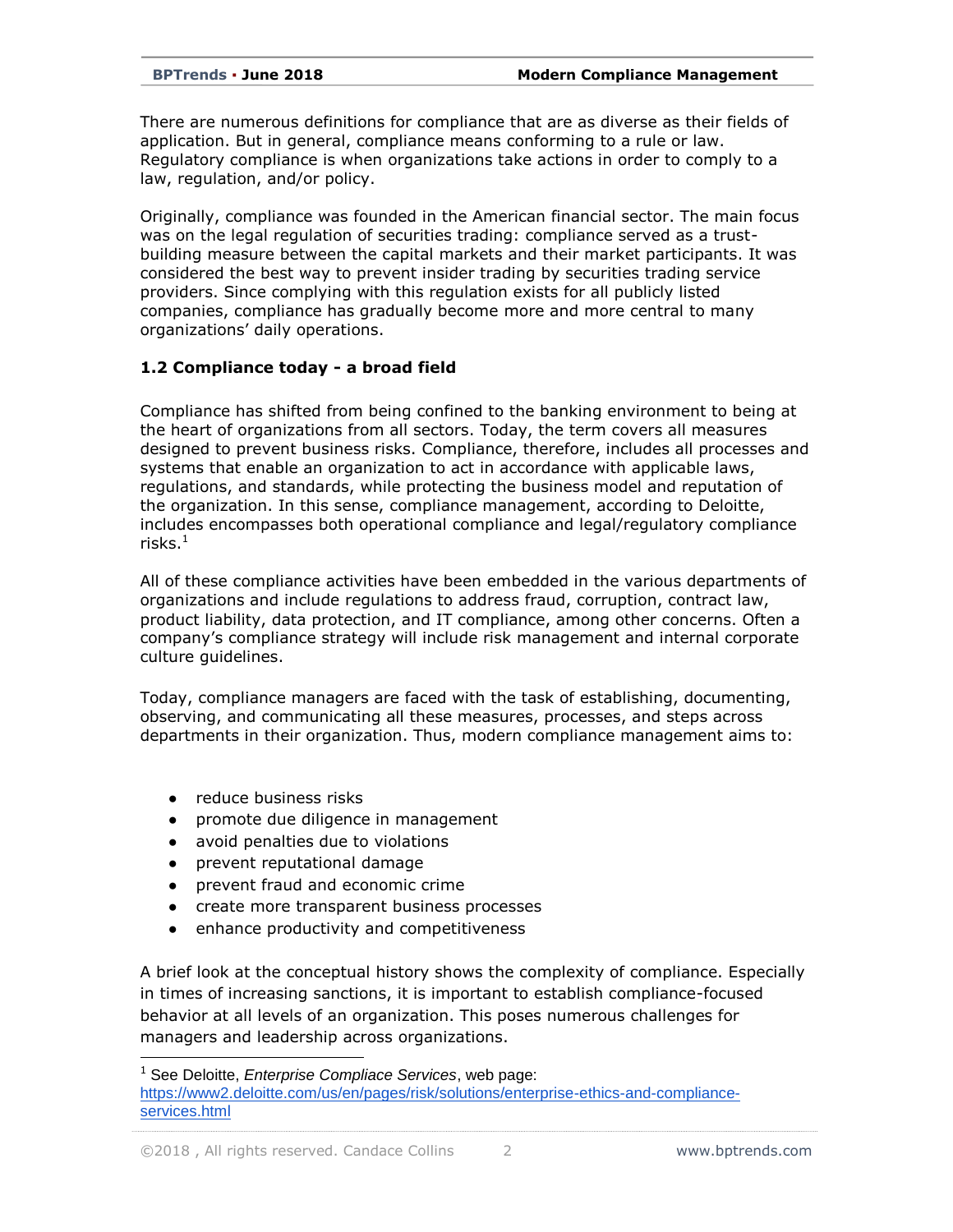#### **2.1 Permanent change as a constant**

The spectrum of the various laws and rules that characterize compliance in an organization is constantly changing in our globalized and digitized world. In 2016, the media group [Thomson Reuters found](https://risk.thomsonreuters.com/content/dam/openweb/documents/pdf/risk/infographic/top-5-compliance-trends-around-globe-2016-infographic.pdf) that more than 50,000 regulatory changes existed worldwide. In the United States alone, companies need to adhere to a wide range of regulations, including antitrust and competition laws, environmental regulations, healthcare laws, employment and labor laws, security laws, political activities and contribution laws, and regulations regarding trade secrets and confidential information.

This changing regulatory landscape is one of the most important challenges for company compliance officers. Only those who are up-to-date can reduce the risks of penalties and reputational damage through risk-reducing behavior within their organization.

Many companies have recognized this challenge, as a [Thomson Reuters survey](https://risk.thomsonreuters.com/content/dam/openweb/documents/pdf/risk/infographic/top-5-compliance-trends-around-globe-2016-infographic.pdf) shows: one-third of all companies spend a whole working day per week on monitoring and evaluating regulatory change. And 75% of compliance leaders expect compliance management to require more attention -- with many saying that additional spending will be required.

In this sense, modern compliance management means that organizations from all industries must adapt to the rapid changes in the regulatory landscape. The fact that there will be change has become one of the few constants in business today.

### **2.2 Digitization and disruption – using the example of the highly regulated banking sector**

An important driver of these changes is digitalisation. Its most apparent in the banking sector, which originally defined the concept of compliance. Due to the sector's high number of regulations, banks are seen as less innovative than organizations in other sectors.

But because of digitization, new technologies are emerging at ever shorter intervals, which in turn enable the development of innovative products. These change the customer experience: whether it is mobile payment transactions, crowdlending platforms, or [cryptocurrencies and blockchain technology.](https://hbr.org/2017/03/the-blockchain-will-do-to-banks-and-law-firms-what-the-internet-did-to-media) New service providers are entering the market with innovative solutions that are competing with the classic banking model. These new competitors include FinTech start-ups, such as the new mobile banks like Number26, and established IT corporations like Paypal. Their business models are very different from most banks as they're based solely on a part of the value chain. Yet customers appreciate these new models and increasingly expect digital products even from traditional banks. Thus, the banking industry is being forced to reconsider its ways of interacting with customers.

Digitization is changing the whole market and having a major impact on regulatory compliance as well.Companies need to recognize this at an early stage and take a holistic approach to compliance.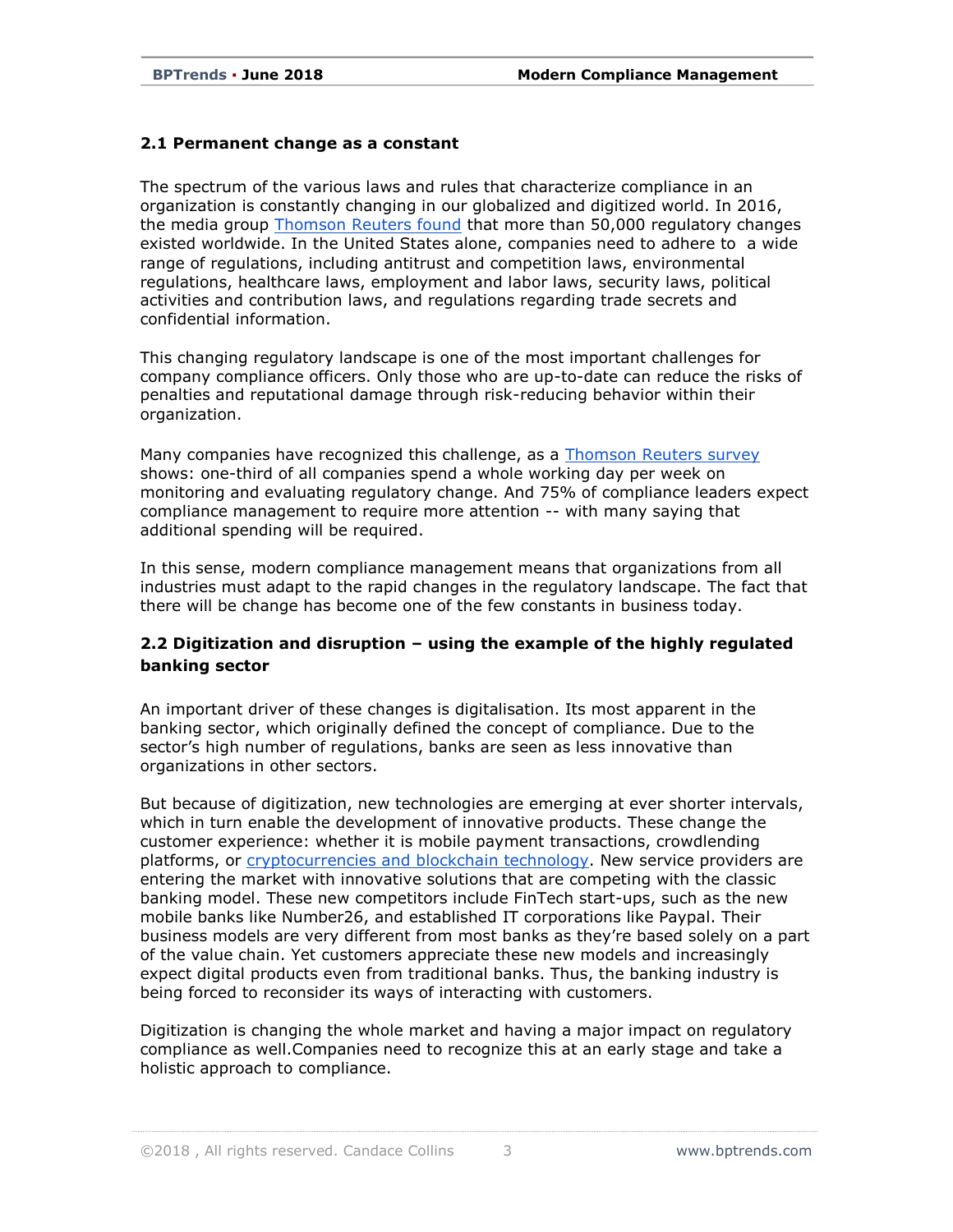### **2.3 A holistic enterprise task**

In addition to technical and operational challenges, digital products and services also pose new risks for established banks. These include, for example, needing to adhere to regulations in areas such as data protection and IT security. Even though the demand for digital financial products is increasing, the security of all the sensitive data that clients commit must still be ensured.

This is only possible if the individual departments work closely together to make the new digital products compliant with all existing requirements. If a bank develops an app for digital financial transactions, it should bundle the knowledge from product management, customer support, IT, compliance officers and any other relevant bodies. Here, a holistic understanding of compliance is crucial: as individual areas of compliance are interrelated, changes in one can directly affect the other.

The auditing firm PwC pointed out the importance of a holistic compliance approach [in a study in 2013,](https://www.pwc.com/us/en/financial-services/publications/viewpoints/compliance-operational-risk-management.html) saying the compliance management of the banks increasingly regards the areas of customer experience, product management and sales channels; They are increasingly difficult to control for banks. However, the holistic approach is crucial – in all sectors.

### **2.4 Dedicated compliance departments**

The subject of compliance covers all departments of a company. An increasing number of organizations today recognize the importance of central compliance management. Deloitte's report, "In Focus: 2016 Compliance Trends Survey," provides some insights into current trends.<sup>2</sup> For example, 60% of the companies they surveyed expected their total compliance budget to increase.

This trend is accompanied by the development of new roles. More and more organizations are using Chief Compliance Officers or establishing entire compliance departments within their organization. According to Deloitte, 33% of companies they surveyed had a designated Chief Compliance Officer position. Compliance is becoming increasingly important: in times of change and globally organized, increasingly digitized corporate processes, it is important to clearly define compliance responsibilities and processes in order to reduce the risk of legal violations across hierarchical levels. In order to have a holistic compliance management strategy throughout the organization, the business needs to connect the corresponding processes, IT systems, and trained employees. Only by incorporating compliance into all of these aspects can a company create the foundation for a compliance culture.

### **2.5 A changed perspective: compliance costs as a long-term investment**

As requirements for staying in compliance increase, the investments need to increase as well. The authors of the McKinsey Working Paper "Compliance and Control 2.0" estimated in 2012 that the costs of an effective compliance and control

<sup>2</sup> Deloitte, In Focus: 2016 Compliance Trends Survey, available at: https://www2.deloitte.com/content/dam/Deloitte/us/Documents/governance-risk-compliance/usadvisory-compliance-week-survey.pdf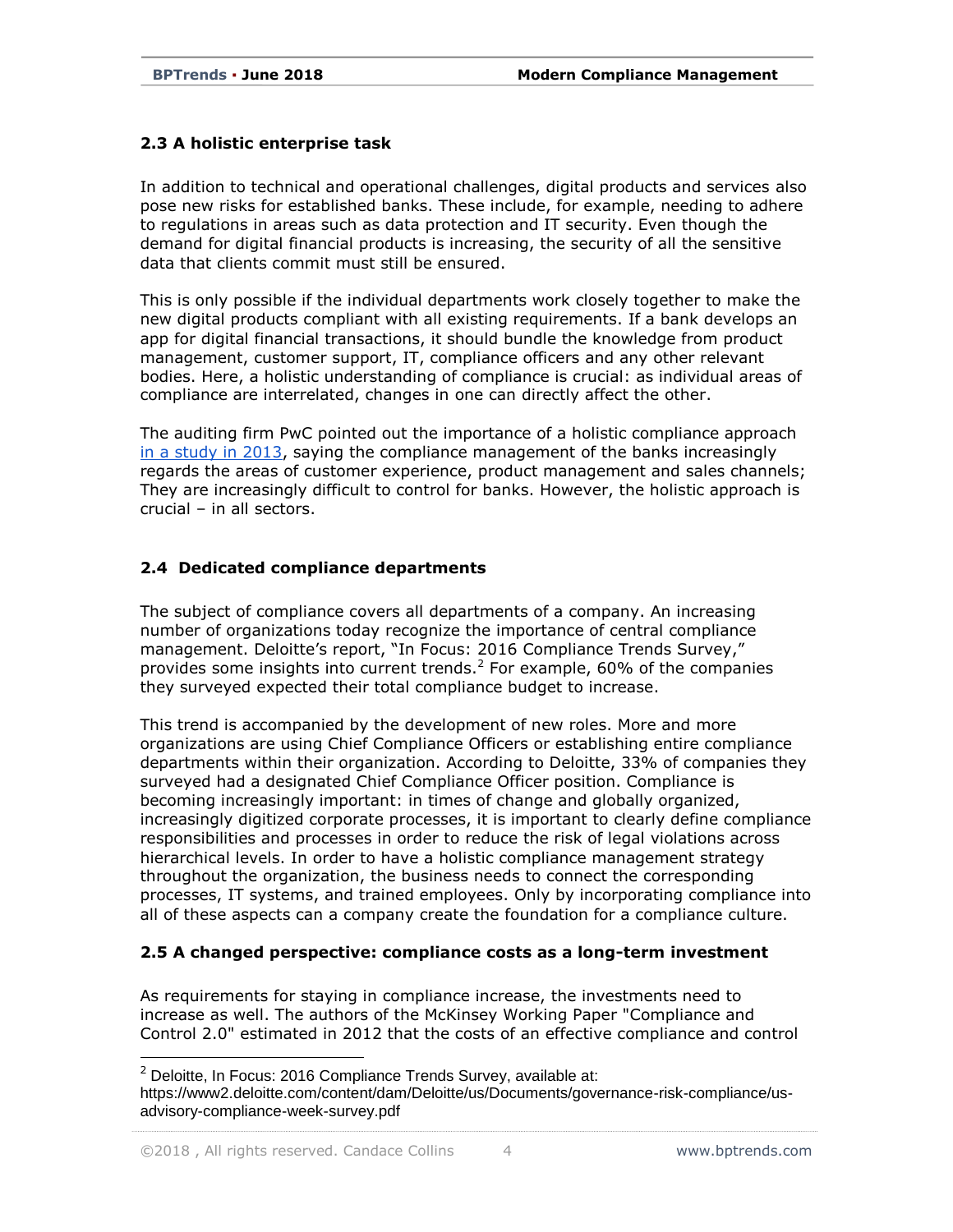system were already three to five times as high as they were ten years ago.<sup>3</sup> In this context, they also observed that the costs of compliance violations are also steadily increasing, be it through lack of transparency or inadequate quality control of individual processes and systems.

The new focus on increasing investments around compliance efforts show that a systematic and holistic compliance management strategy for organizations of all industries means more than just additional costs. It's a critical investment that can help organizations achieve significant process improvements and greater transparency and efficiency along with an optimized customer experience. These are results that might not be quantifiable in hard data, but pay off in the long term. However, this vision requires companies to understand compliance as a holistic program and to bring it into line with their overall business strategy. Individual investments in the compliance culture or the corresponding technologies will then pay off in the long term.

### **3. From paper to digital operations: three benefits of IT-based compliance management systems**

As a look at the conceptual history, the objectives and the challenges of modern compliance management has shown, Compliance is today:

- a requirement in organizations of all industries
- complex and far-reaching
- in a constant state of change due to rapid regulatory, technological and global growth
- a holistic enterprise and part of corporate culture
- a strategic investment

In order to cope with the complexity of this reality, more and more organizations are using IT-based compliance management. This approach offers various advantages to businesses who employ it.

### **3.1 Manual effort is reduced**

In recent years, compliance has shifted from a paper-based approach to digital operations. Today it is possible to map compliance-relevant measures and processes in an organization using digital technologies. This can save manual effort and reduce the incidence of errors: instead of paper, in various folders, digital PDFs or tables, compliance-relevant business processes can be bundled in an IT-supported system and thus simplified. In times of constant change, companies can thus integrate regulatory or operational changes more flexibly into their workflows.

KPMG observes the trend towards compliance technologies in the article ["The](https://assets.kpmg.com/content/dam/kpmg/xx/pdf/2016/11/the-compliance-investment.pdf)  [compliance investment".](https://assets.kpmg.com/content/dam/kpmg/xx/pdf/2016/11/the-compliance-investment.pdf) The company predicts this: By means of technological

<sup>3</sup> McKinsey, Working Paper: Compliance and Control 2.0, available at: <http://www.mckinsey.com/business-functions/risk/our-insights/compliance-and-control-20>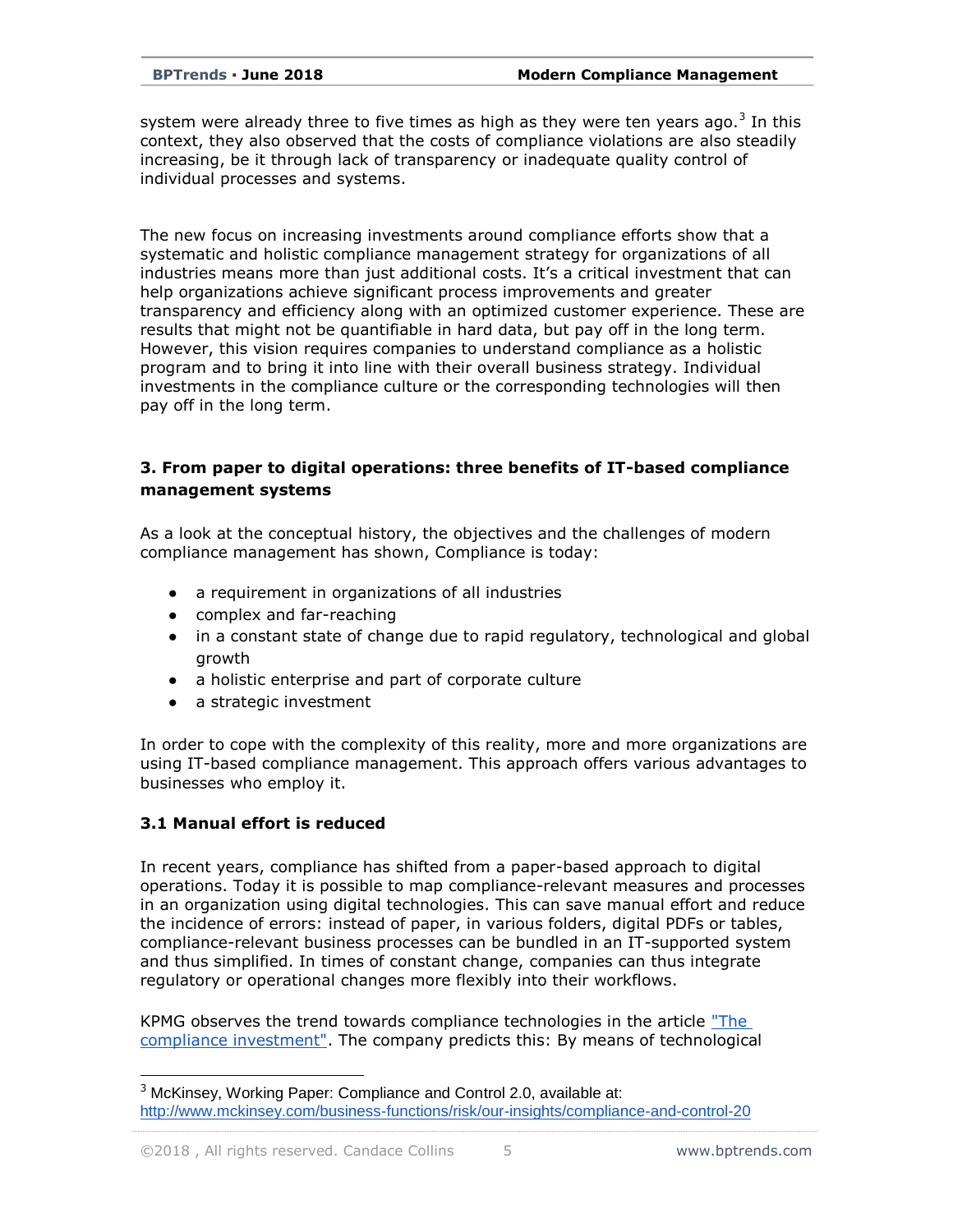compliance solutions, which also include data analyzes, organizations are able to better prevent, detect or even predict non-compliant behavior in the future. However, this requires an enterprise-wide IT infrastructure, which provides compliance officers with access to all necessary information, including from the adjacent departments.

#### **3.2 The process approach: compliance across department and hierarchical boundaries**

A software-based business process management (BPM) is a suitable digital basis for compliance activities throughout the organization. In this way, a modern BPM software allows to bundle and display compliance-relevant information transparently.

With a modeling tool that supports the BPMN 2.0 standard, software users are able to map all relevant business processes and make them accessible for the entire team in a uniform manner. Signavios Business Transformation Suite provides its users with the opportunity to attach compliance-relevant corporate risks and controls to business processes. In this way, all employees who are going through the relevant process receive a notification at the right time. A typical example in manufacturing is the risk of "incorrect item taken" and the associated control is "Check serial number." This helps employees beyond departmental and hierarchical boundaries to act in accordance with compliance standards.

#### **3.3 Better document business decisions**

Another aspect of modern management systems is the modeling of risk-based business decisions. The standard of decision management is the modeling language DMN:

Figure 2: Example scenario for gift guidelines: decision logic in DMN (Signavio Process Manager)